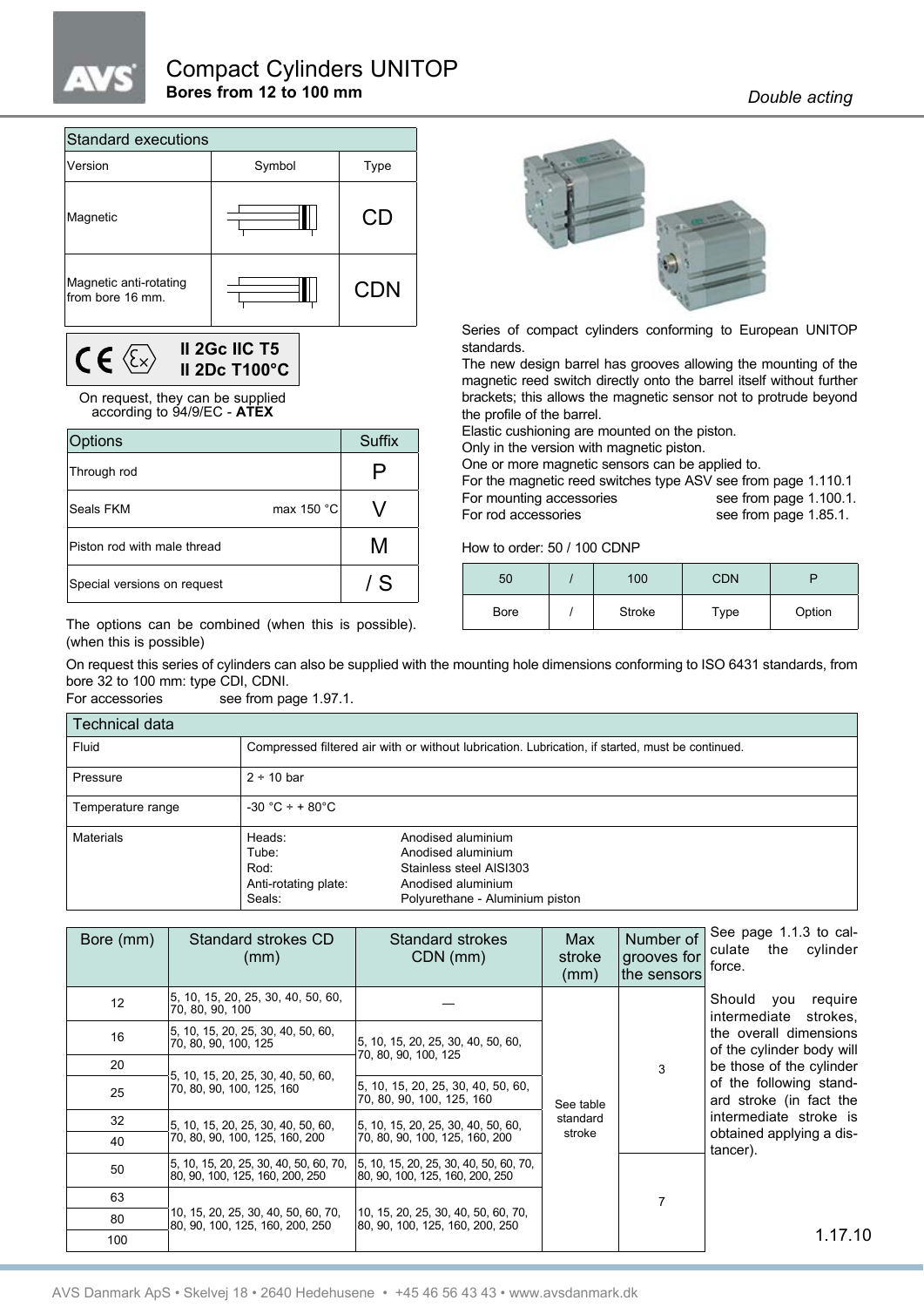$\Delta$ 



| Ø<br>mm. | C   | D<br>Ø | D <sub>1</sub><br>Ø | D <sub>2</sub><br>Ø | D <sub>3</sub><br>Ø | D <sub>4</sub><br>Ø | D <sub>5</sub><br>Ø | G | V              | $\Omega$ | O <sub>1</sub> | Κ   | S  | P   | M | $\Omega$ | $\times$ | L    |
|----------|-----|--------|---------------------|---------------------|---------------------|---------------------|---------------------|---|----------------|----------|----------------|-----|----|-----|---|----------|----------|------|
| 12       | 29  | 6      | M4                  | 6                   | M <sub>3</sub>      | 6                   | 3,3                 | 0 | M <sub>5</sub> | 8        | 12,25          | 18  | 5  | 3,5 | 4 | 6        | 4,5      | 38   |
| 16       | 29  | 6      | M4                  | 6                   | M <sub>4</sub>      | 8                   | 3,3                 | 0 | M <sub>5</sub> | 8        | 12,25          | 18  | 6  | 3,5 | 4 | 8        | 4,5      | 38   |
| 20       | 36  | 6      | M <sub>5</sub>      | 7,5                 | M <sub>5</sub>      | 10                  | 4,2                 | 0 | M <sub>5</sub> | 8        | 12,25          | 22  | 8  | 4,5 | 4 | 10       | 4,5      | 38   |
| 25       | 40  | 6      | M <sub>5</sub>      | 7,5                 | M <sub>5</sub>      | 10                  | 4,2                 | 0 | M <sub>5</sub> | 8        | 12,75          | 26  | 8  | 4,5 | 4 | 10       | 5,5      | 39,5 |
| 32       | 50  | 6      | M6                  | 9                   | M <sub>6</sub>      | 12                  | 5,2                 | 4 | 1/8"           | 8        | 14,5           | 32  | 10 | 5,5 | 4 | 12       | 6        | 44,5 |
| 40       | 58  | 6      | M <sub>6</sub>      | 9                   | M <sub>6</sub>      | 12                  | 5,2                 | 3 | 1/8"           | 8        | 14,75          | 42  | 10 | 5,5 | 4 | 12       | 6,5      | 45,5 |
| 50       | 67  | 6      | M <sub>8</sub>      | 10,5                | M8                  | 16                  | 6,7                 | 0 | 1/8"           | 8        | 14,75          | 50  | 13 | 6,5 | 4 | 12       | 7,5      | 45,5 |
| 63       | 80  | 8      | M10                 | 13,5                | M <sub>8</sub>      | 16                  | 8,5                 | 0 | 1/8"           | 8        | 14,25          | 62  | 13 | 8,5 | 4 | 14       | 7,5      | 50   |
| 80       | 100 | 8      | M10                 | 13,5                | M10                 | 20                  | 8,5                 | 0 | 1/8"           | 8,5      | 16             | 82  | 17 | 8,5 | 4 | 15       | 8        | 56   |
| 100      | 124 | 8      | M10                 | 13,5                | M12                 | 25                  | 8,5                 | 0 | 1/4"           | 10,5     | 19,25          | 103 | 22 | 8,5 | 4 | 20       | 10       | 66,5 |

ċ





Type: **CDP**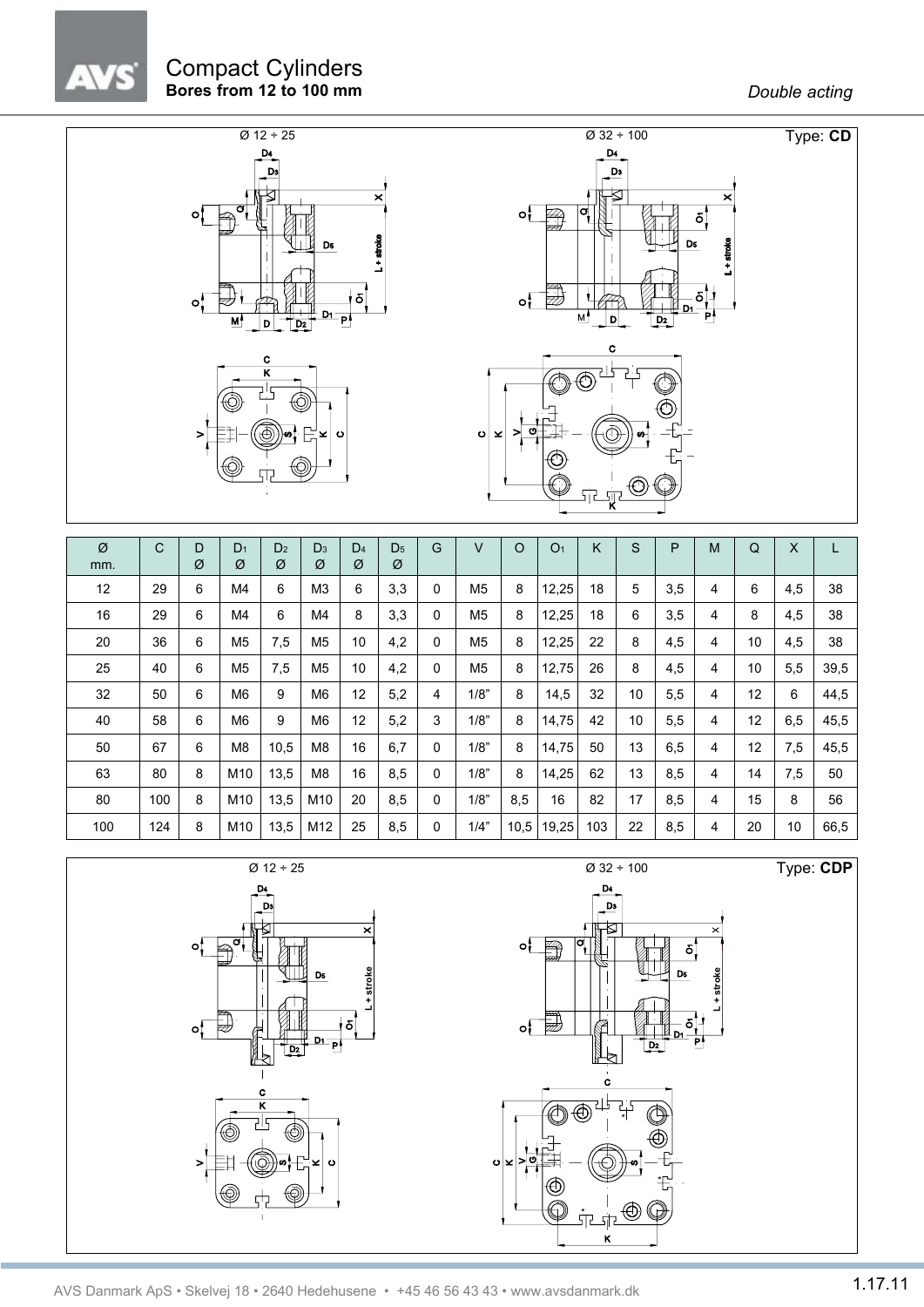

| Ø<br>mm | С   | D<br>Ø | $D_1$<br>Ø      | D <sub>2</sub><br>Ø | D <sub>4</sub><br>Ø | D <sub>5</sub><br>Ø | D <sub>6</sub><br>Ø | D <sub>7</sub><br>Ø | D <sub>8</sub><br>Ø | D <sub>9</sub><br>Ø | G            | V              | $\Omega$ | O <sub>1</sub> | ĸ  | B               | B <sub>1</sub>  | S               | P   | M | M <sub>1</sub> |     | T. | X      |                   |
|---------|-----|--------|-----------------|---------------------|---------------------|---------------------|---------------------|---------------------|---------------------|---------------------|--------------|----------------|----------|----------------|----|-----------------|-----------------|-----------------|-----|---|----------------|-----|----|--------|-------------------|
|         |     |        |                 |                     |                     |                     |                     |                     |                     |                     |              |                |          |                |    |                 |                 |                 |     |   |                |     |    |        |                   |
| 16      | 29  | 6      | M4              | 6                   | 8                   | 3,3                 | 5                   | 9                   | M3                  | 3                   | 0            | M <sub>5</sub> | 8        | 12,25          | 18 | 14              | 9,9             | 6               | 3,5 | 4 | 3,8            |     | 6  | 4,5    | 38                |
| 20      | 36  | 6      | M <sub>5</sub>  | 7,5                 | 10                  | 4,2                 | 5                   | 11                  | M4                  | 4                   | 0            | M <sub>5</sub> | 8        | 12,25          | 22 | 17              | 12              | 8               | 4,5 | 4 | 5              | 1,5 | 8  | 4,5    | 38                |
| 25      | 40  | 6      | M <sub>5</sub>  | 7,5                 | 10                  | 4,2                 | 6                   | 14                  | M <sub>5</sub>      | 5                   | 0            | M <sub>5</sub> | 8        | 12,75          | 26 | 22              | 15,6            | 8               | 4,5 | 4 | 5              | 1,5 | 8  |        | $5,5$ 39.5        |
| 32      | 50  | 6      | M <sub>6</sub>  | 9                   | 12                  | 5,2                 | 8                   | 17                  | M <sub>5</sub>      | 5                   | 4            | 1/8"           | 8        | 14.5           | 32 | 28 <sup>1</sup> | 19,8            | 10 <sup>°</sup> | 5,5 | 4 | 6,5            | 2,5 | 10 | 6      | 44,5              |
| 40      | 58  | 6      | M6              | 9                   | 12                  | 5,2                 | 10                  | 17                  | M <sub>5</sub>      | 5                   | 3            | 1/8"           | 8        | 14,75          | 42 |                 | 33 23, 3 10 5.5 |                 |     | 4 | 6,5            | 2.5 |    |        | 10 6.5 45.5       |
| 50      | 67  | 6      | M8              | 10,5                | 16                  | 6,7                 | 10                  | 22                  | M6                  | 6                   | 0            | 1/8"           | 8        | 14,75          | 50 |                 | 42 29.7 13 6.5  |                 |     | 4 | 7.5            | 2,5 |    |        | $12$   7,5   45,5 |
| 63      | 80  | 8      | M10             | 13,5                | 16                  | 8,5                 | 10                  | 22                  | M6                  | 6                   | $\mathbf{0}$ | 1/8"           | 8        | 14,25          | 62 |                 | 50 35,4 13 8.5  |                 |     | 4 | 7.5            | 2,5 |    | 12 7.5 | 50                |
| 80      | 100 | 8      | M10             | 13,5                | 20                  | 8,5                 | 14                  | 28                  | M <sub>8</sub>      | 8                   | $\Omega$     | 1/8"           | 8,5      | 16             | 82 | 65              | 46              | 17              | 8,5 | 4 | 9              | 3   | 14 | 8      | 56                |
| 100     | 124 | 8      | M <sub>10</sub> | 13,5                | 25                  | 8,5                 | 14                  | 30                  | M10                 | 10                  | 0            | 1/4"           | 10,5     | 19,25          |    |                 | 103 80 56,6 22  |                 | 8,5 | 4 | 10             | 3   | 14 | 10     | 66,5              |



Seal kit. Here are the quantities and the description of the components comprised in each kit.

| Description | $N^{\circ}$    | <b>CD</b> | <b>CDN</b> |
|-------------|----------------|-----------|------------|
|             |                |           |            |
| Rod seal    |                |           |            |
| Tube O-ring | 2              |           |            |
| Lip seal    | $\mathfrak{p}$ |           |            |

The magnetic ring to be ordered separately.

How to order: 32 / SG / CDP

|             | ۹G             | ЭD   |        |
|-------------|----------------|------|--------|
| <b>Bore</b> | Series of seal | Type | Option |

The seal kit for the cylinders in non-standard executions is to be composed according to the option.